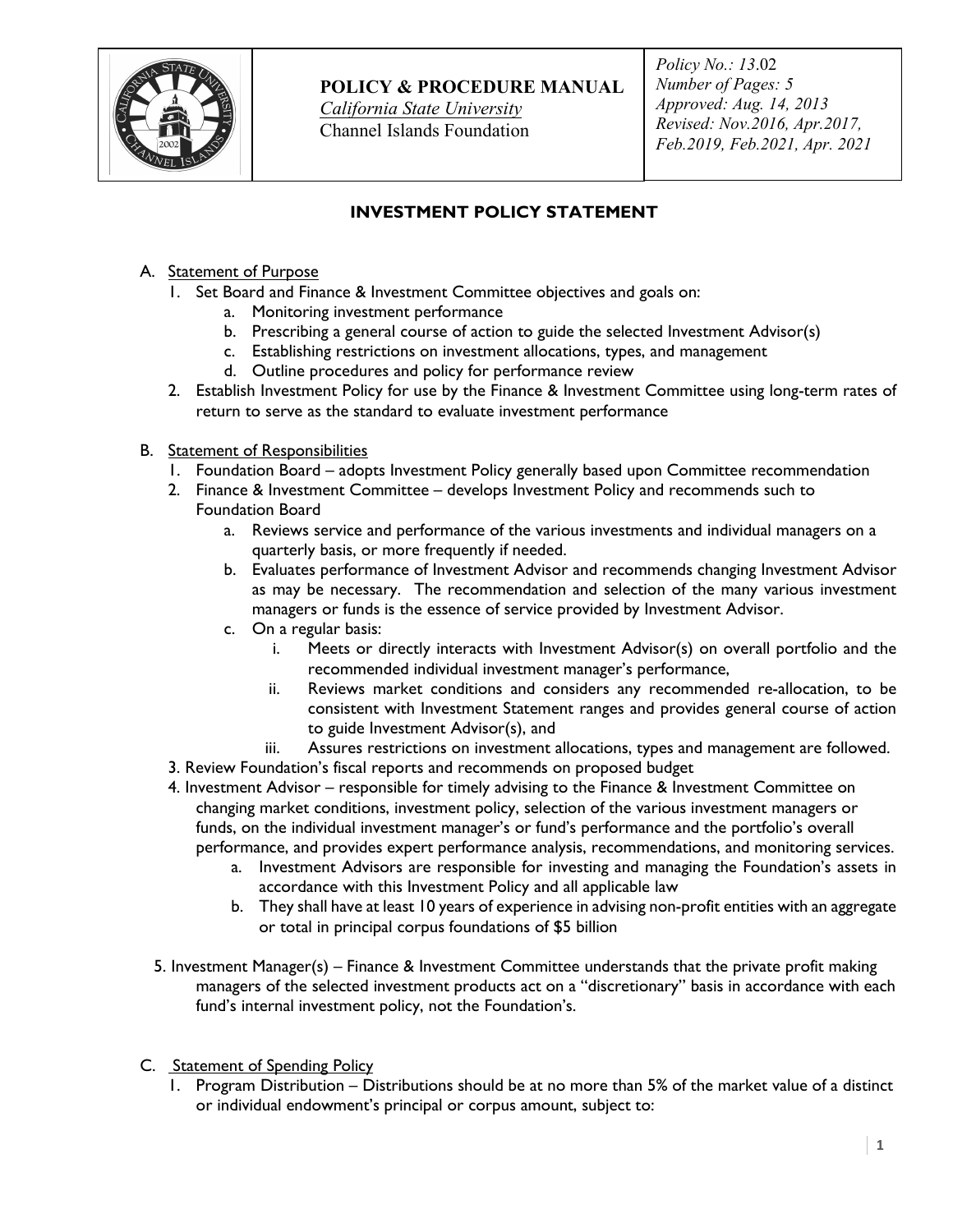- i. If market value of an individual endowment falls below the permanently restricted amount, the spending rate will not exceed the amount of dividends and interest earned by the endowment
- ii. If annual return on market value of an individual endowment falls below the percentage in 1 above, the spending or distribution rate may be reduced
- iii. If an endowment has unique spending requirements that differ from Item C.1., above, then the spending rate will be as stipulated by that endowment
- 2. Annual spending rate will be determined each year by the Board of Directors
- 3. Annual spending rate is the market value using a 12 quarter moving average
- D. Medium and Long Term Performance Objectives. Guided by the more restrained risk tolerance normally associated with investing funds for a non-profit foundation supporting a public university and one with a perpetual life expectancy:
	- 1. Promote growth sufficient to offset normal inflation (Higher Education Price Index HEPI)
	- 2. Support the spending policy
	- 3. Maintain purchasing power in perpetuity
	- 4. Provide operating cash and reserves
	- 5. Achieve market-level income.
	- 6. The minimum total-return objective for the Permanently Restricted Endowment (PRE) Net asset class shall be HEPI plus 5%
- E. Target Asset Allocation

The general policy shall be to diversify investments among both equity, fixed-income and alternative strategies to provide a balance that will enhance total return while avoiding undue risk concentration in any single asset class or investment category.

| <b>Endowment Pool</b>         | Permanently<br><b>Restricted</b> |        | <b>Temporarily Restricted</b> |        | Unrestricted |
|-------------------------------|----------------------------------|--------|-------------------------------|--------|--------------|
|                               | Range                            | Target | Range                         | Target | Target       |
|                               |                                  |        |                               |        |              |
| US Equity                     | 24-46%                           | 35%    | $0\% - 25\%$                  | 20%    |              |
| Non-US Equity Developed       | 10%-20%                          | 15%    |                               |        |              |
| Non-US Equity Emerging        | $0\% - 7\%$                      | 5%     |                               |        |              |
| US Fixed Income-Short/Interm. | $4\% - 13\%$                     | 8.40%  | 75%-90%                       | 80%    | 100%         |
| Non-US Fixed Income-Global    | $0\% - 11\%$                     | 8.30%  |                               |        |              |
| Unconstrained Fixed Income    | $0\% - 11\%$                     | 8.30%  |                               |        |              |
| <b>Alternatives</b>           | $0\% - 27\%$                     | 20%    |                               |        |              |

The Board delegates authority to the Finance & Investment Committee who will direct the Investment Advisor(s) to adjust the portfolio within the above Ranges and Targets.

## F. Portfolio Rebalancing

- 1. The Finance & Investment Committee may rebalance funds within the designated ranges:
	- a. If at the end of a quarter, when there is a 5% variance from the adopted target allocation, or b. If a substantial variance occurs before a quarter ends, the Finance & Investment Committee
		- shall guide Investment Advisor(s)
- 2. At the end of each fiscal year, the Finance & Investment Committee shall review the entire portfolio for consistency with Target Asset Allocation established in the Investment Policy.
- 3. Foundation investment advisor shall monitor targets and asset allocations.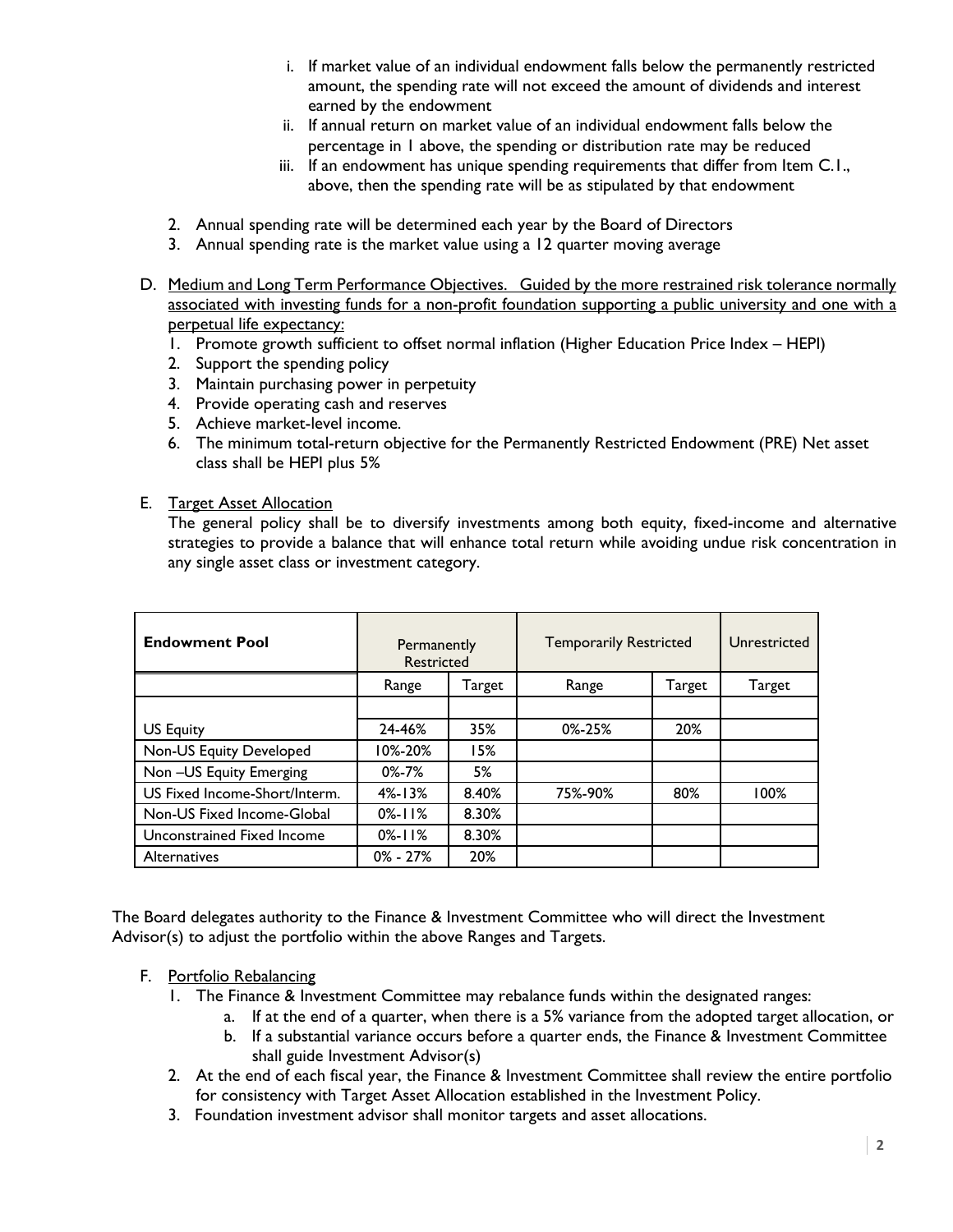G. Investment Policy Statement Guidelines

General Statement: The guidelines apply to gifts and donations placed in three classes of investments – Permanently Restricted Endowments, Temporarily Restricted, and Unrestricted Current Net Asset Classes. The Board shall limit placing investments with firms and/or instruments that adhere to established guidelines and that meet the standards of prudent investment management.

- 1. Donor restricted endowments (UNCHANGABLE INVESTMENTS):
	- a. Donor shall engage independent tax counsel to review gift/donation to assure Board that there will be no adverse tax consequences
	- b. Donor's investment instructions may be followed provided they are compliant with CI Foundation investment policy
	- c. The Board may reject any gift/donation
- 2. Investment types permitted

Investments to be made into three investment types: Permanently Restricted Endowment, Temporarily Restricted, and Unrestricted Current Net Asset Classes.

- a. Permanently Restricted Endowment
	- Time horizon greater than 5 years extending beyond a normal market cycle
	- Risk tolerance above average
	- Use professional management and sufficient portfolio diversification to moderate volatility and achieve consistent returns
	- Preserve principal
	- Expenditures based on terms of donor contract
	- New investments 50% fixed income securities plus 50% equity assets
	- Long term investments– 35% fixed income securities plus 65% equity assets
- b. Temporarily Restricted
	- Time horizon 0-5 years
	- Risk tolerance average and limited to normal market cycle
	- Minimum return(s) should reasonably coincide with minimum earning guidelines.
	- Target asset allocation range: 0-20% High Quality Equity + 75-90% fixed income
	- Range can vary based on target projects
	- Adjustments to be made (at a minimum) quarterly based on distribution schedules
	- Foundation CFO to communicate decisions to investment manager
- c. Unrestricted Current Net Asset Classes
	- Time horizon less than 3 years
	- Risk intolerant
	- Investments limited to short term, high quality fixed income and money market instruments

## H. Benchmarks

- 1. Domestic Equity Russell 3000
- 2. International Equity MSCI ACWI ex US
- 3. Fixed Income Bloomberg Barclays Capital Aggregate
- 
- 4. Cash US Treasury Bill average for past quarter
- 5. Alternatives **Appropriate based on strategy**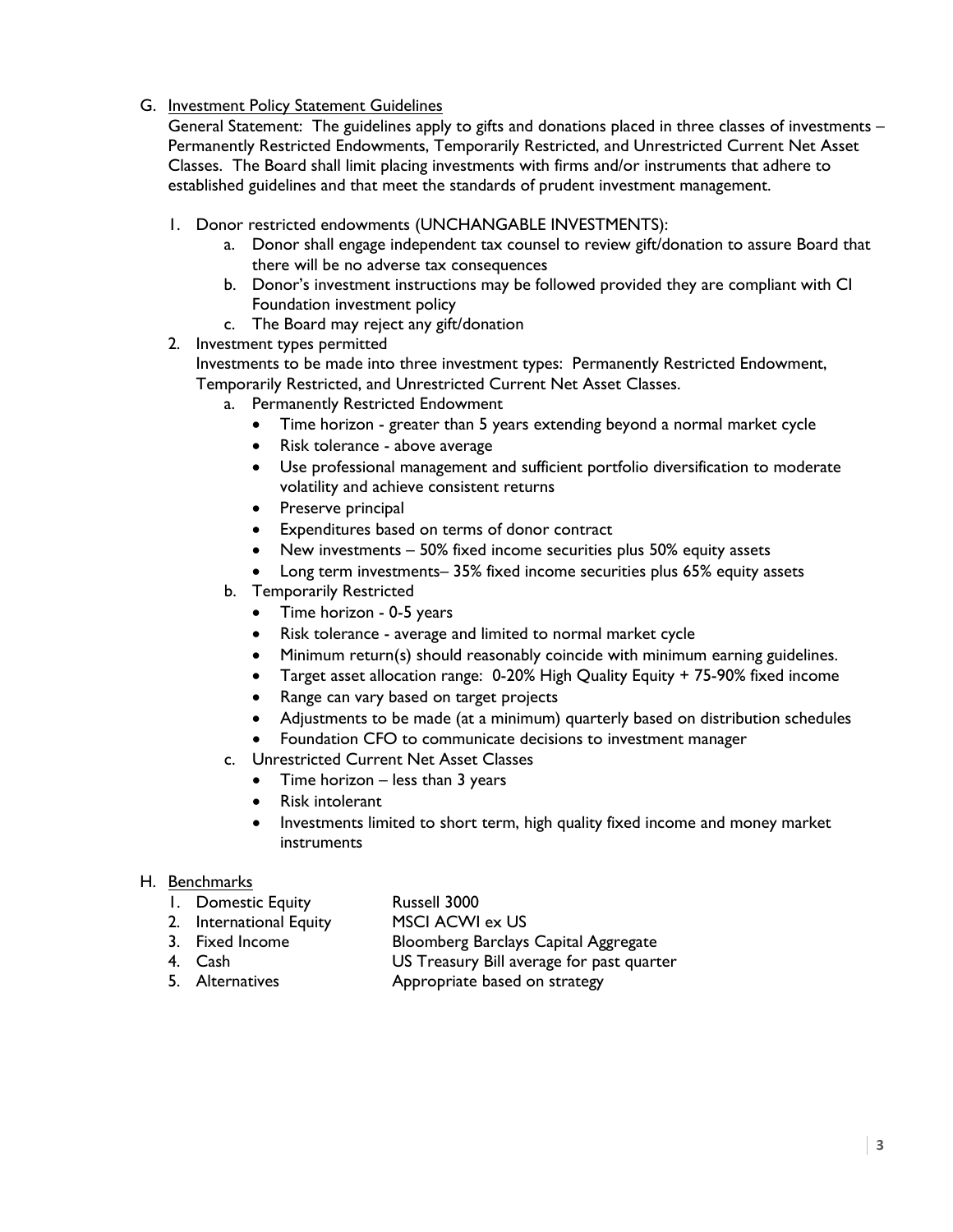I. Prohibited Activities

The following investments are not allowed as independent investments within a separate account, but are allowed inside managed hedge funds under the Alternative Investment Category or within a mutual fund for the other asset classes and requires authorization by the Investment Committee. The portfolio's allocation range:

- 1. Trading in securities on margin
- 2. Trading in commodity futures
- 3. Purchasing "puts" and "calls" and "straddles"
- 4. Selling and purchasing warrants and options without prior written approval
- 5. Selling short
- 6. Derivatives
- 7. Any additional Investments which increase risk and integrity of the non-profit status of the Foundation beyond those identified above (#1-6)
- J. Treatment of Donated Securities (SALE OF DONATED SECURITIES) Donations of publicly traded securities shall be sold within one business day of knowledge of receipt.
- K. Liquidity
	- 1. Finance & Investment Committee to monitor cash flow to ensure sufficient liquidity to fulfill the spending objectives and operational costs of the Foundation
	- 2. Finance & Investment Committee will notify the Investment Advisor(s) 30 days in advance to allow adequate time to acquire the necessary liquid reserves
- L. Investment Performance Review and Evaluation
	- 1. Investment Advisor(s) to report not less than quarterly to the Finance & Investment Committee to include:
		- a. Portfolio performance (comparative gross returns and respective benchmarks)
		- b. A complete accounting of all transactions (beginning balance, fees, capital appreciation, income, and ending balance for each account)
	- 2. Board may request a meeting
- M. Policy Changes

Require the Investment Advisor to inform the Board when guidelines prevent achievement of stated goals and objectives.

- N. Investment Policy Review and Revisions Review of Investment Policy shall occur periodically but no less than once every three (3) years.
- O. Investment Strategies
	- 1. Equity Investments
		- a. Common Stock
			- Principal investment category
			- Emphasis high quality investment grade, financially sound companies with favorable growth in earnings prospects
			- Seek diversity (industry/capitalization rate/relative value/country of domicile)
			- Single issue limit no more than 5% of equity portfolio
			- Industry sector limit no more than 15% portfolio
			- Preferred Stock, Convertible Securities, and REITs are considered equity
		- b. Commingled Accounts
			- If separate account vehicles are not available, the Foundation may use mutual funds or exchange-traded funds (ETF's) as vehicle for equity exposure.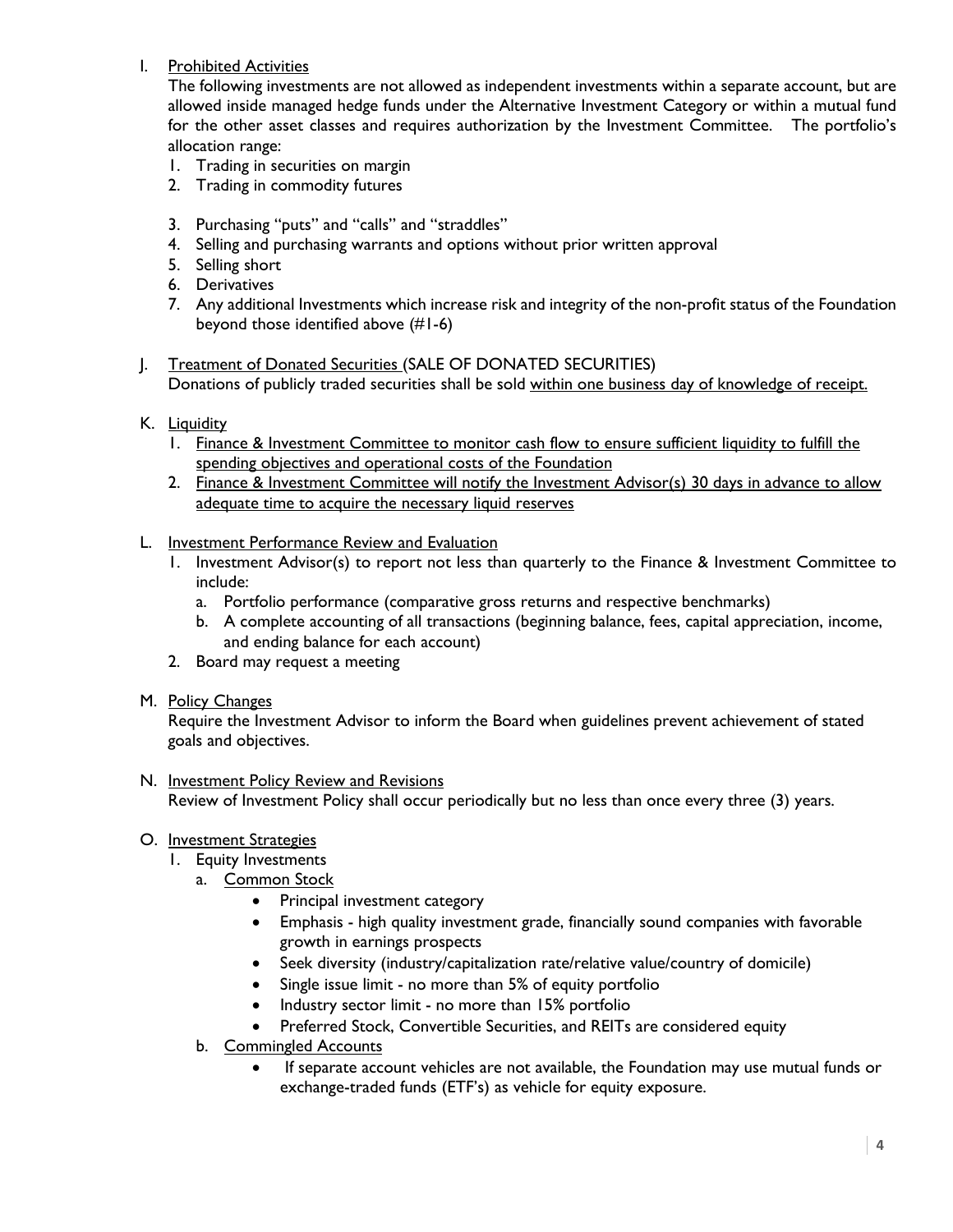- 2. Fixed-Income Investments
	- a. Bonds
		- Most fixed income investments are to be invested in high-quality corporate, Treasury and US Government Agency bonds
		- The average credit quality shall be investment grade
		- Suggested mix/diversification shall be accomplished through a mutual fund
	- b. Money Market or Cash-Equivalent Investments
		- Not considered an appropriate vehicle for Permanently Restricted Endowment assets except as:
			- i. Depository for income distributions from longer-term investments, or
			- ii. Temporary funds placement pending investment into longer-term capital markets.
		- Normal investment type for contributions to the Temporarily Restricted and Unrestricted Current Net Asset Class as a means to generate current operating cash
		- Only highest quality (A1-P1, Moody's, S&P rated) commercial paper and Treasury Bills normally found in money market funds acceptable

## 3. Alternative Investments

Allowed only in Permanently Restricted Endowment Net Asset Class (example: alternative asset classes may include but are not limited to, marketable securities, private real estate, commodities, hedge funds, private equity or venture capital investments, held in the form of professionally managed pooled limited partnership investments)

## P. Total Return

Endowment assets will be managed on a total return basis while taking into account the level of investment income required. While the University recognizes the importance of the preservation of capital, it also adheres to the principle that varying degrees of investment risk is generally rewarded with concomitant returns over the long-term.

## Q. Prudent Man Rule

Endowment assets will be managed to ensure that the investment program complies at all times with applicable local, state and federal statutes and regulations. Specifically, the management of the Endowment will be governed by the "Prudent Man Rule." "The Prudent Man Rule" is a flexible legal investment standard that allows a fund fiduciary to evaluate the merits of specific investments based on prevailing circumstances, and the intended role of the investment within the context of the aggregate portfolio. In addition to the investment program will adhere to all aspects of the Uniform Prudent Management of Institutional Funds Act ("UPMIFA").

## R. Social Responsibility

The Foundation's position in the areas of Environmental, Social and Governance (ESG) and Socially Responsible Investing (SRI) as they apply to the investment portfolio of the CSU Channel Islands Foundation is that, as long as the portfolio's risk/return characteristics are not adversely impacted, the Foundation prefers to invest with fund managers who have incorporated ESG and SRI principles in their investment processes. The investment advisor will monitor the risk/return characteristics (including the portfolio's forecasted tracking error, forecasted beta, and forecasted volatility) and report these to the Finance Committee.

The CSU Channel Islands Foundation operates in this manner because we believe:

This is consistent with fiduciary obligations to constituents in the light of changing external markets and world conditions.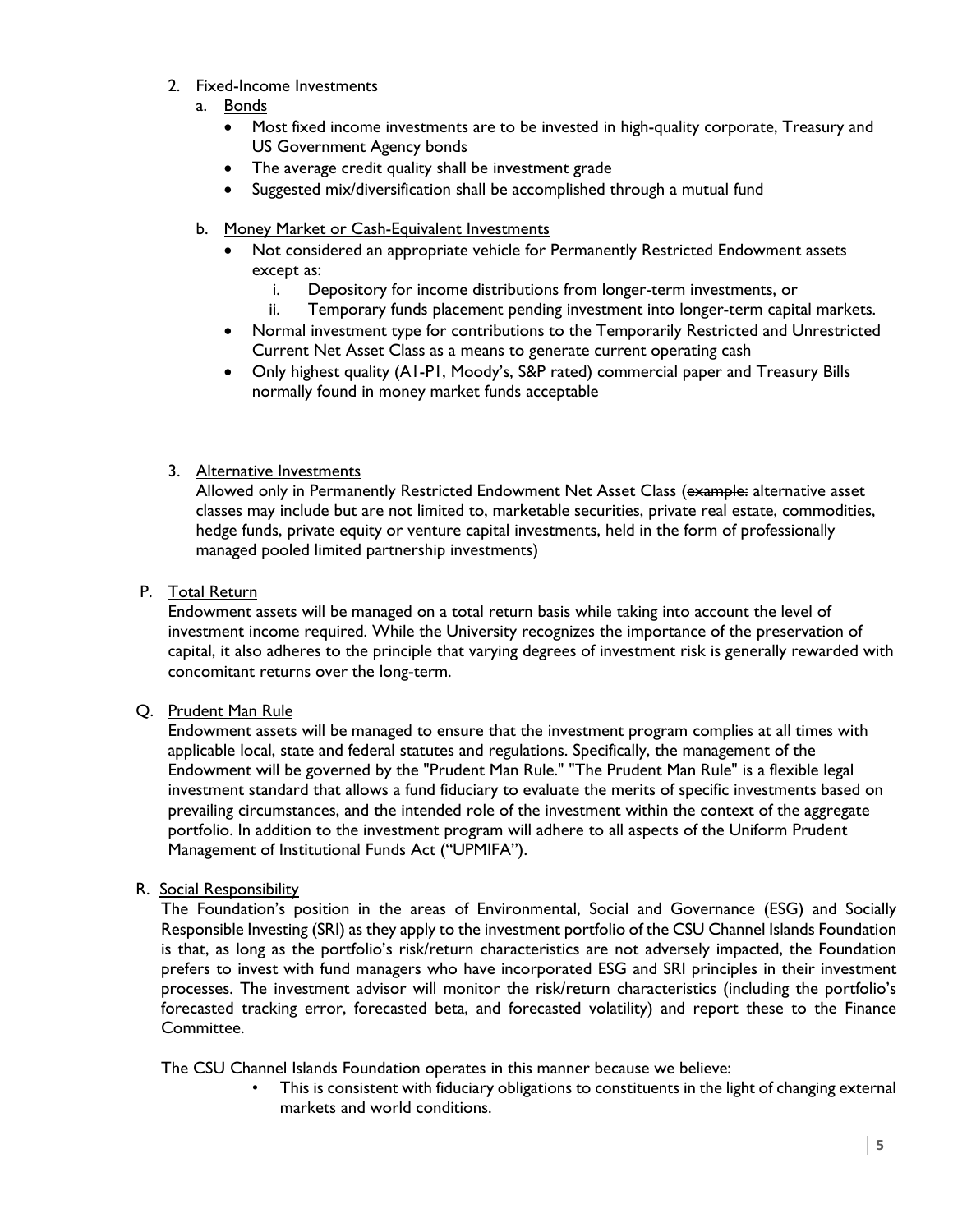- These actions may lead to better endowment returns if prudently and properly managed.
- ESG and SRI have impact on the long-term sustainability of companies and assets, and therefore form an important input to the risk management process.
- Investment managers who effectively manage the risks and opportunities arising from ESG and SRI issues are likely to be more successful over the long term than those that do not.

Investment managers that manage separate account portfolios for the Foundation are required to implement ESG and SRI issues within their investment processes in all new or renegotiated fund manager guidelines. Integration of ESG and SRI requires that the impact of any of these issues on the price of a company is included in the evaluation process.

#### Portfolio Exclusions

The following companies/industries are to be excluded in the ESG/SRI implementation:

- Fossil fuel companies (oil, gas and consumable fuels)
- Companies that receive any revenue from the production of tobacco
- Companies involved in the production and distribution of civilian firearms
- Companies involved in predatory lending.

#### CSU Channel Islands Social Profile

In addition to the portfolio exclusions, a Social Profile will be used as a guideline for the ESG/SRI investments. The purpose of the profile is to align the investment portfolio with the values of the University. An annual review of the profile will be performed in consultation with the CSU Channel Islands Foundation Board, the Foundation Investment Advisor, and students at the California State University Channel Islands.

This profile is utilized to tilt the portfolio towards companies whose beliefs and standards align with the institutional values of California State University Channel Islands. The Social profile includes the following investment themes: Environment, Human Rights, Diversity, Workforce, Governance: